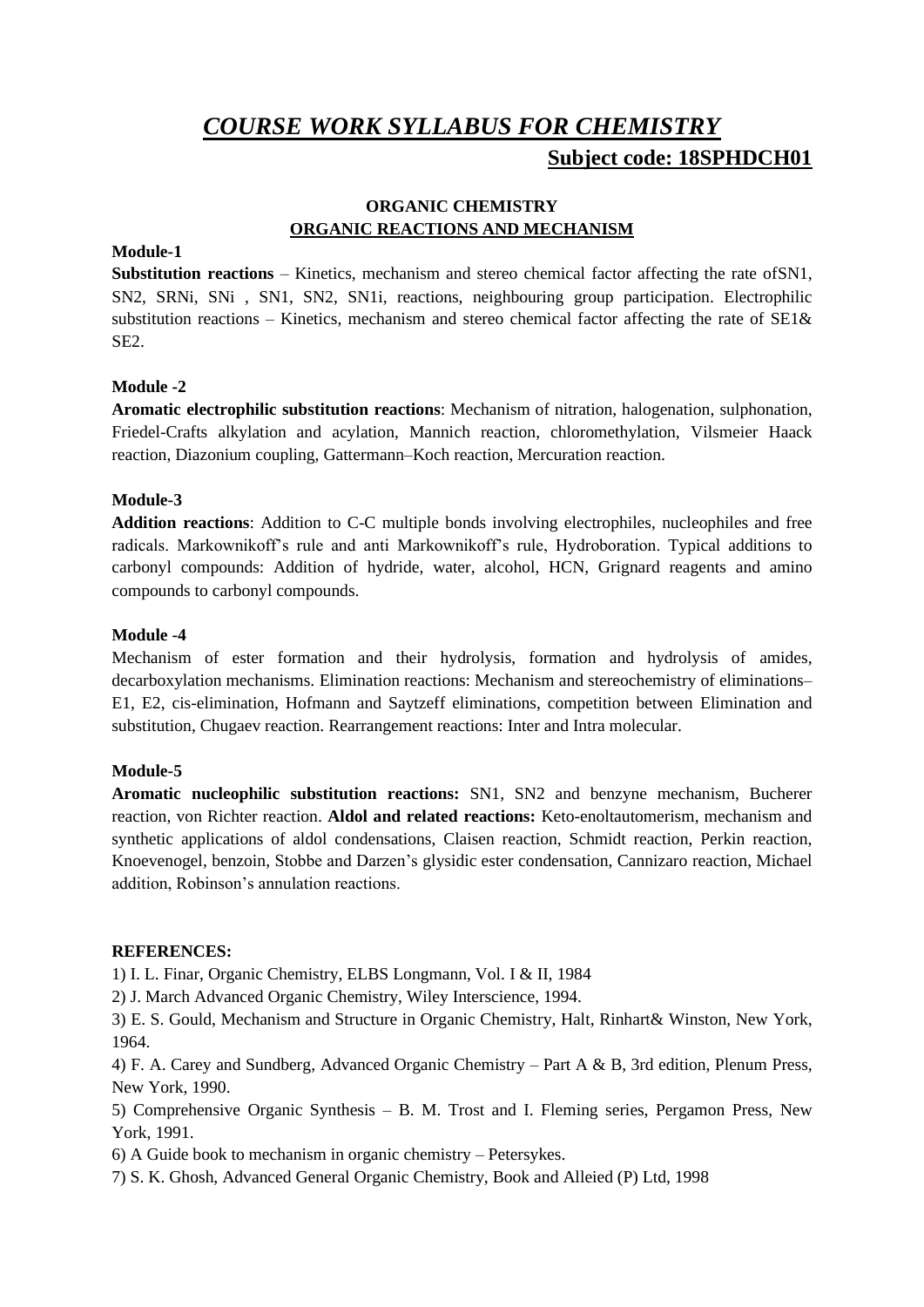8) R. K. Bansal, Organic Reaction Mechanism, Wiley Eastern Limited, New Delhi, 1993. 9) K.S. Tewari et al, Vikas publishing house private limited 2005.

# **Subject code : 18SPHDCH02**

# **PHYSICAL CHEMISTRY ELECTROCHEMISTRY AND TECHNIQUES**

#### **Module -1:**

**Electrochemistry:** Introduction, Derivation of Nernst equation for electrode potential. Reference electrodes: Introduction, construction, working and applications of calomel and Ag / AgCl electrodes. Measurement of electrode potential using calomel electrode. Ion selective electrode: Introduction; Construction and working of glass electrode, determination of pH using glass electrode. Concentration cells: Electrolyte concentration cells, numerical problems.

#### **Module -2:**

**Electronic Properties and Band Theory:** Metals, insulators and semiconductors, electronic structure of solids-band theory, band structure of metals, insulators and semiconductors. Intrinsic and extrinsic semiconductors, doping semiconductors, p-n junctions, super conductors. Optical properties- Optical reflectance, photoconduction. Magnetic Properties- Classification of materials: quantum theory of paramagnetic cooperative phenomena-magnetic domains, hysteresis.

#### **Module -3:**

**Electrode Kinetics:** Metal/solution interface- Dependence of electrochemical reaction rate on over potential-current density for single step and multi-step processes-Influence of electrical double layer on rate constants. Activation and diffusion controlled processes- Marcus kinetics and quadratic dependence of Gibbs free energies-electron transfer processes involving organic and inorganic compounds. Different types of over potentials- polarization behaviour. Mechanism of hydrogen evolution and oxygen reduction in acid and alkaline media. Experimental methods for elucidation of reaction mechanism.

#### **Module -4:**

**Metal Finishing:** Introduction, Technological importance. Electroplating: Introduction, principles governing-Polarization, decomposition potential and overvoltage. Factors influencing the nature of electro deposit-current density, concentration of metal ion & electrolyte; pH, temperature & throwing power of plating bath; additives- brighteners, levellers, structure modifiers & wetting agents. Electroplating of Nickel (Watt's Bath) and Chromium (decorative and hard).

**Electro less plating**: Introduction, distinction between electroplating and electro less plating, electro less plating of copper & manufacture of double sided Printed Circuit Board with copper.

#### **Module-5**

**Electrochemical Techniques**: Polarography; Chronopotentiometry; Chronoamperometry, Chronocoulometry, Linear Potential Sweep Voltammetry; Cyclic Voltammetry, Impedance measurements; AC Voltammetry.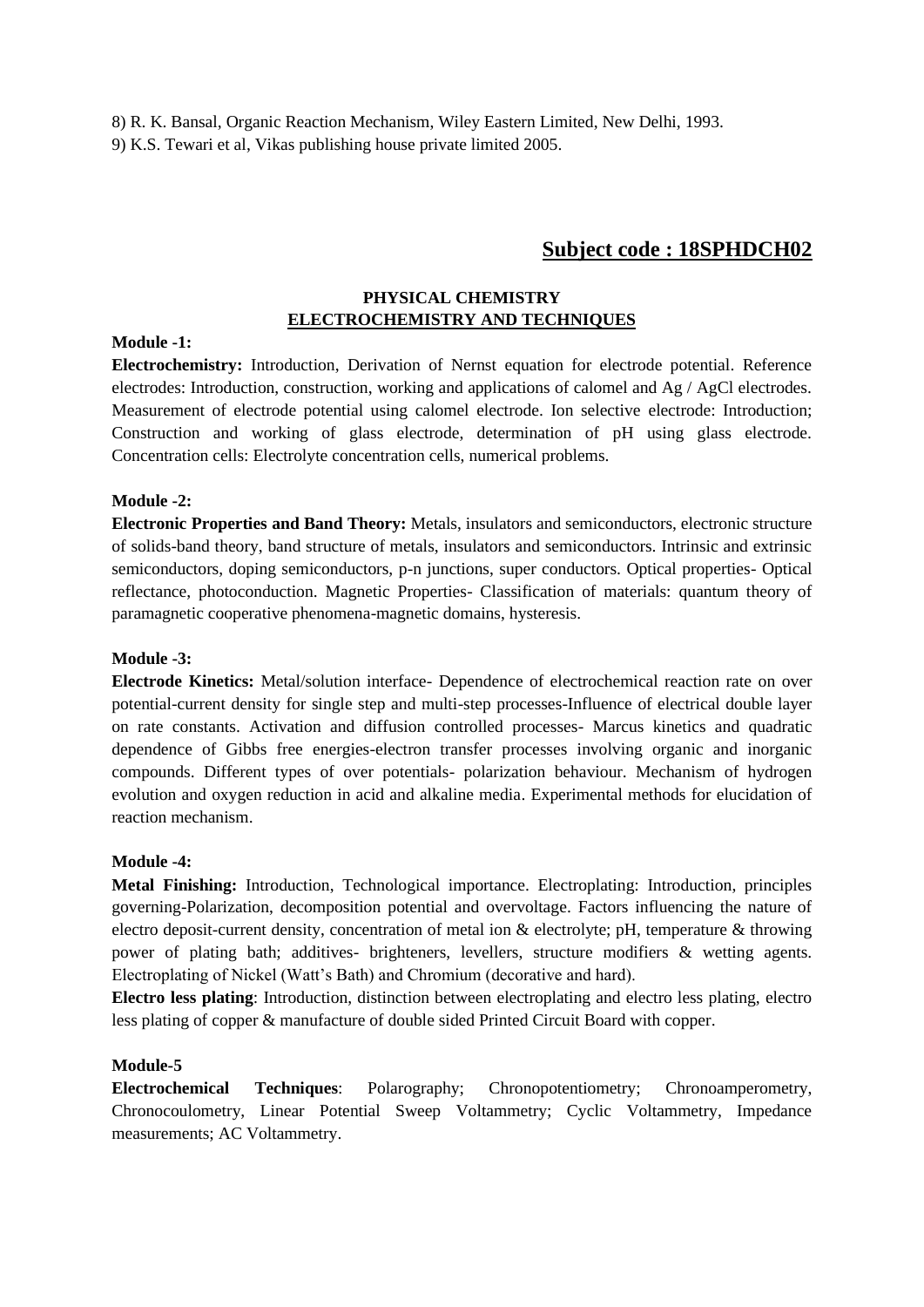# **REFERENCES:**

1. B.S.Jai Prakash, R.Venugopal, Sivakumaraiah&PushpaIyengar., "Chemistry for Engineering Students", Subhash Publications, Bangalore.

2. R.V.Gadag&A.Nityananda Shetty., "Engineering Chemistry", I K International Publishing House Private Ltd. New Delhi.

3. P.C.Jain& Monica Jain., "Engineering Chemistry", DhanpatRai Publications, New Delhi.

4. A. J. Bard and L. R. Faulkner, Electrochemical Methods: Fundamentals and Applications, 2nd Ed., John Wiley & Sons, New York, 2001. ISBN: 0-471-04372-9.

5. Gurdeep and Rajesh : Thermodynamics, Goel Publishing House, Meerut.

6. Barrow G M : Physical Chemistry, 5th Ed, Mcgraw Hill Co. (1968).

7. Chemical Kinetics and Dynamics; Jeffrey I Steinfeld, Joseph S. Francisco and William L. Hase. Prentice Hall, 2nd edition, 1998.

8. Laidler, K. J.; "Chemical Kinetics", 3rd Edition 1997 , Benjamin-Cummings. Indian reprint - Pearson 2009.

9. W.J.Albery; Electrode kinetics Clarendon Press, Oxford 1975.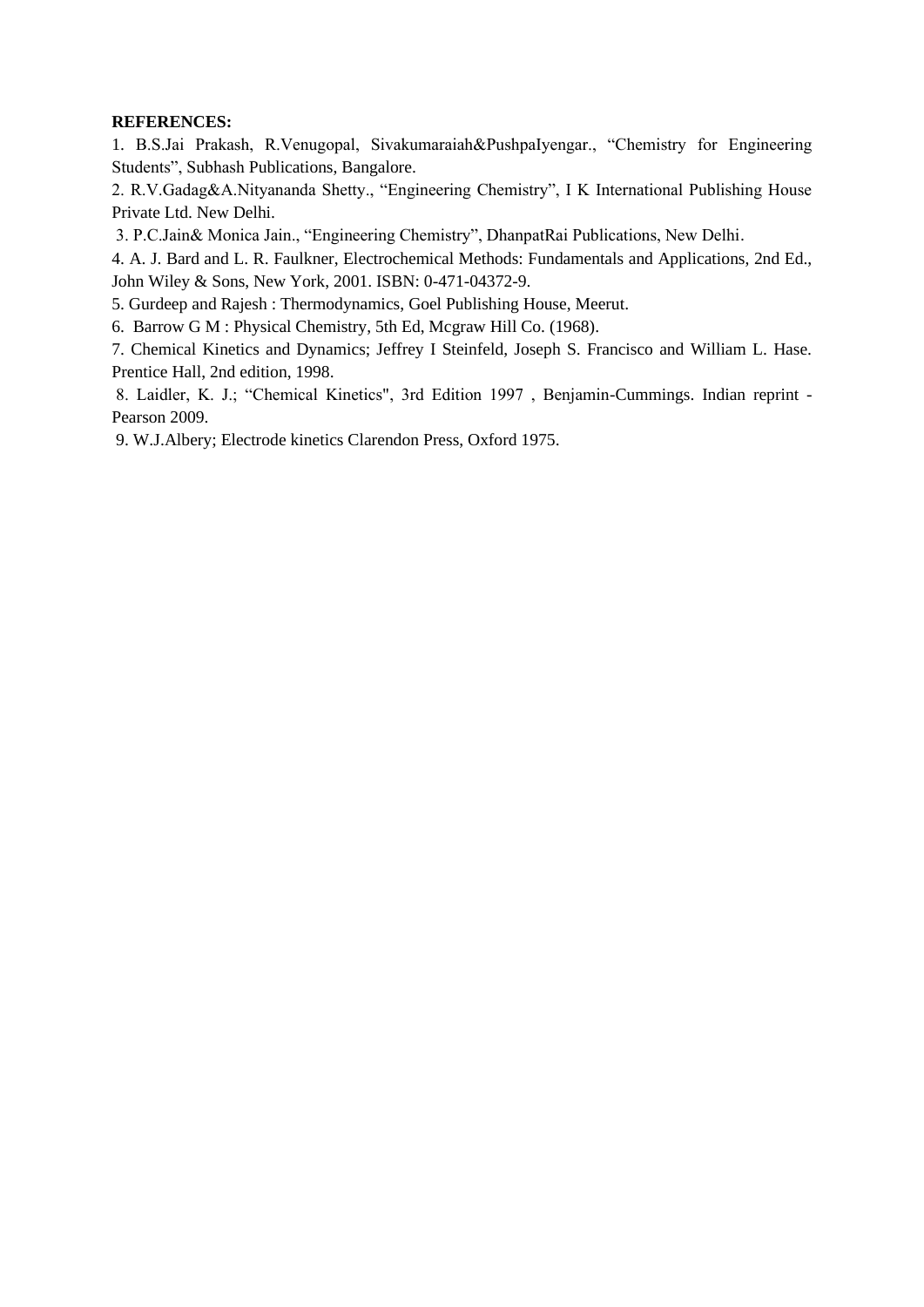# **Subject code:18SPHDCH03 ANALYTICAL CHEMISTRY & ALLIED SUBJECT NANO TECHNOLOGY**

#### **Module -1**

#### **Introduction to Nano science:**

Introduction to Nano science; History and Scope, Interdisciplinary nature, Structure of nanomaterials, Quantum wells, quantum wires, quantum dots, fullerenes, graphite, carbon nanotubes, inorganic nanowires, nanoparticles. Nano-optoelectronic materials and devices, medicine and pharmacology applications, thin-films, One Dimensional Nanostructures, Nano wires and nano rods, Spontaneous growth: Evaporation and condensation growth, vapor-liquid-solid growth.

#### **Module-2**

**Template based synthesis:** Electrochemical deposition, Electro-phoretic deposition. Two dimensional nano-structures, Fundamentals of film growth. Physical vapour Deposition (PVD): Evaporation molecular beam epitaxy (MBE), Sputtering, Comparison of Evaporation and sputtering. Chemical Vapour Deposition (CVD). Wet chemical synthesis methods: sol-gel, hydrothermal, coprecipitation and solution combustion methods.

#### **Module -3**

#### **Nanomaterials and composites:**

Introduction, Nylon 6-clay hybrid (NCH) - Synthesis, Characterization; Epoxy nanocomposites, Epoxy layered silicate nanocomposites, Epoxy-nanocomposites based on other Nano fillers, Biodegradable polymer/layered silicate nanocomposites, Polymer/layered silicate nanocomposites technology, structure-property relationships, polypropylene layered silicate nanocomposites, Nanotubes, nanoparticles and inorganic organic hybrid systems, Single-walled carbon nanotubes in epoxy, Fullerene/carbon nanotube (CNT) composites, Filled polymer nanocomposites containing functionalized nanoparticles, Magnetic polymer nanocomposites, Polymer/graphite nanocomposites.

#### **Module -4**

#### **Nano magnetic Materials:**

Basics of ferromagnetism, Effect of bulk structuring of Magnetic properties, Dynamics of Nano magnets, Nano pore containment of magnetic properties, Nano carbon Ferro magnets, Giant Magneto resistance, Applications in data storage, Ferro fluids, Band structure in magnetic fields, Parallel and perpendicular field. Thin films, Atomic layer deposition (ALD), electrochemical deposition (ECD), Sol-Gel films.